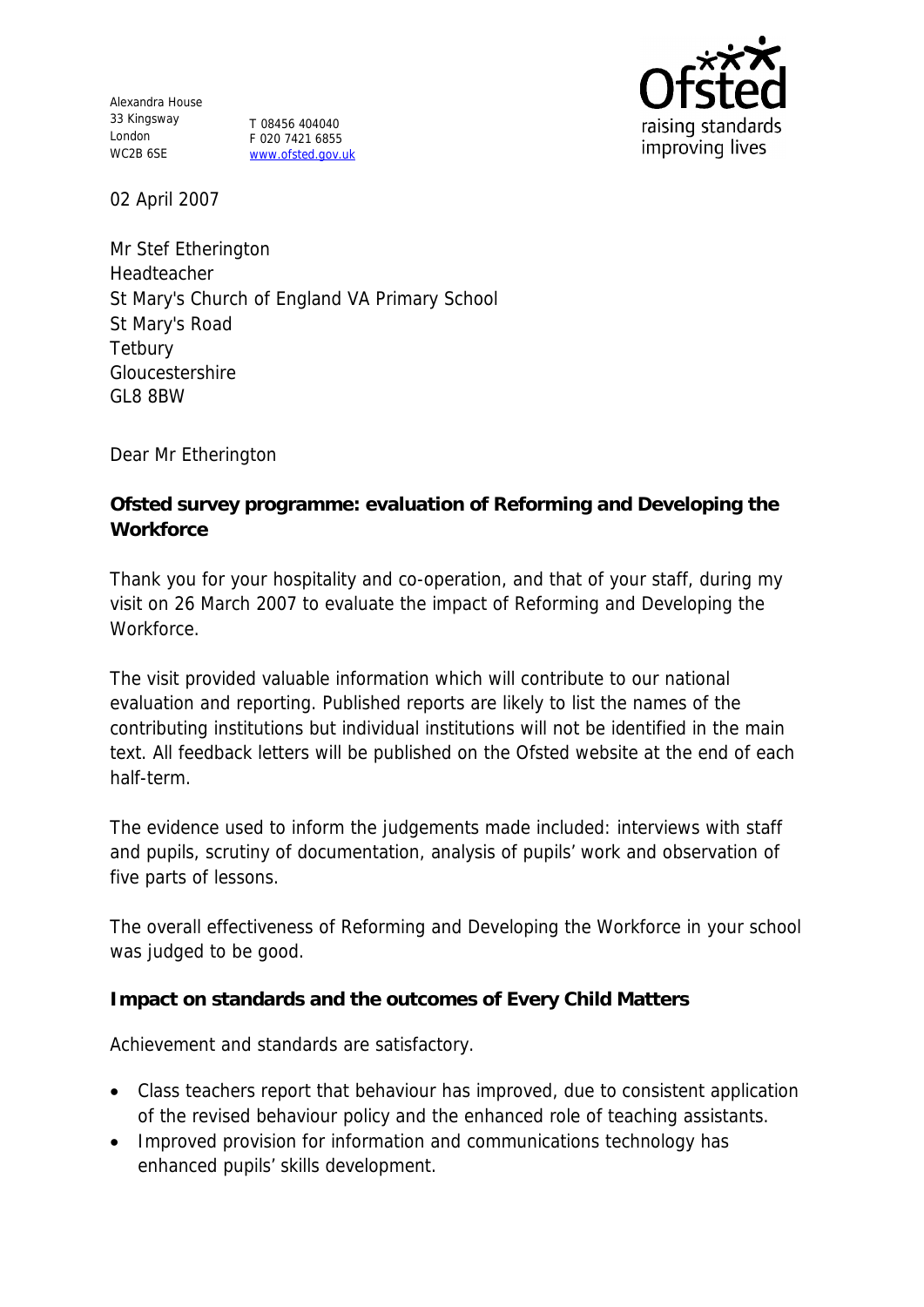• The school has identified weaknesses in pupils' progress - for example, in mathematics - and is successfully rectifying them. In part this is due to teachers' effective use of planning, preparation and assessment (PPA) time.

**Impact on the quality of teaching and learning** 

The impact of the strategy on the quality of teaching and learning is good.

- PPA time is used well, especially as it gives teachers opportunities to plan together.
- Performance management and professional development are improving the skills of teachers and teaching assistants.
- Improved access to, and use of, Information and Communication Technology (ICT) has led to better assessment and tracking of pupils' progress, analysis of data, feedback to pupils and communication between staff.
- Workforce reform has contributed to high staff morale.

**Impact on the quality of curriculum**

The impact of the strategy on quality of the curriculum is good.

- The curriculum for ICT has improved and all pupils in Key Stage 2 now learn a modern foreign language.
- A locally coordinated approach to extended school provision has greatly increased the opportunities available to pupils and their parents, both before and after school.

**Leadership and management of Reforming and Developing the Workforce**

Leadership and management of the strategy are good.

- There is good strategic commitment to the successful implementation of the workforce reform programme which has contributed significantly to better staff morale.
- PPA time has been implemented well.
- The management team, other than the Headteacher, is very inexperienced. A good programme of development is in place but their inexperience leads to weaknesses in monitoring and evaluation, for instance of the quality of teaching and learning, and slows the impact of workforce reform in a few areas.

**Impact on training and managing a reformed workforce**

The impact on training and managing a reformed workforce is good.